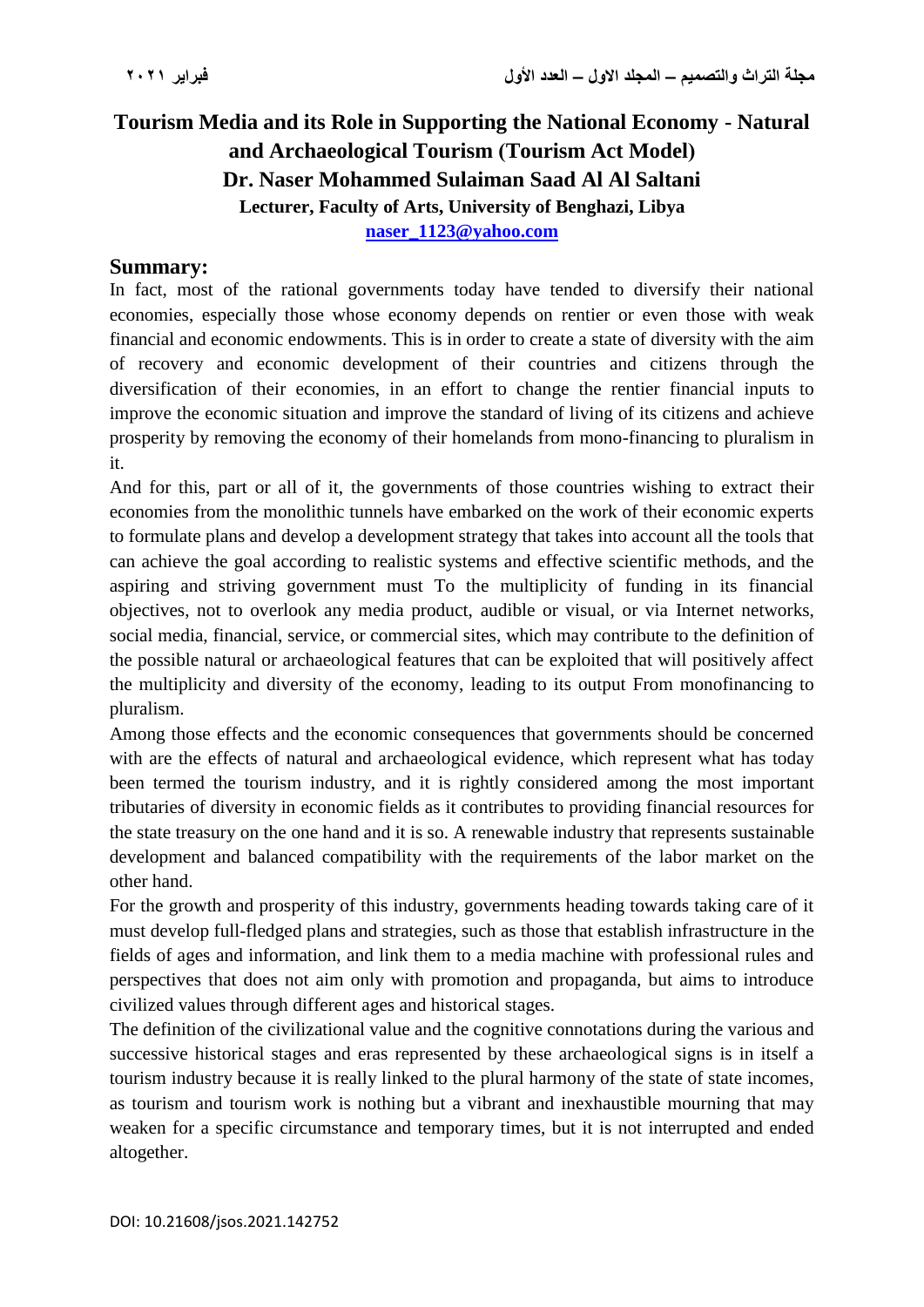From what the presentation and mention may be made, the governments of countries whose homelands are rich in tourism training with its (natural and archaeological) components should strive to work on harnessing the material and human potentials to show and define them while working to strengthen the media authority to enlighten the citizens of their countries of the importance of these formations and to spread the culture of tourism spirit and activate and strengthen Its different industries fall under its headings.

In view of this desire and in line with that importance, governments have pushed legislators to enact laws, legislations and regulations that simplify protection for these tourist formations and criminalize attacks on and tampering with them, as they are a national wealth belonging to all people and are among the most important effects and foundations of their economic security.

Accordingly, those governments, in line with their support for those aware of the desire to diversify their economies and the importance of the configurations of the landmarks of their archaeological homelands, their diversity and importance, must tend to work on establishing private and public administrative and service facilities, structures and bodies that are entrusted with the tasks of protecting and caring for these tourist formations to undertake the scientific and service supervisory regulatory process on them.

And to link all of them according to a single calendar that is activated and protected by legislation, laws, regulations in force and administrative systems in the media institution specialized in tourism in order to raise awareness and introduce its various knowledge, historical and scientific aspects, as well as to push those in charge of those structures, bodies and administrative institutions to motivate them to provide more services entrusted to them according to the foundations, controls, and effective scientific and technical standards.

The relationship between tourism formations (natural and archaeological) and the media, in fact, is a conditional and necessary relationship at the same time, so there can be no people and cognitive significance for those components of tourism except within its frameworks, in light of the existence of a professional, effective and real specialized media department that will contribute to shedding light on the most important source of financial resources. Which is pumped into the state treasury through the tourism industry, they are important resources and effective numbers in a difficult equation within the economic calendar of all countries, whether developed or developing alike.

These implications and overlapping addresses in reality have a relationship with two important influences. The first is the cognitive, historical and cultural evidence that the architectural and archaeological evidence shows. The tourist and interested natural phenomena have the level of their impact on the economy through their role in tourist attractions, and the second is the use of that indication and knowledge to highlight the inclusions of the first influence through the tourism media. So here Actual and real research into these two influences, and this is what makes the difficulty in the research process to achieve a sober scientific achievement through the frequency and consistency of presentation to reach the truth of the relationship between history and civilization on the one hand and the media on the other hand during a special employment process.

In order to achieve what has been presented, the researcher must choose a title for his study that necessarily includes vocabulary that reflects the implications of the main interconnected stations that he wishes to research, so he formulated a title for his study and described it with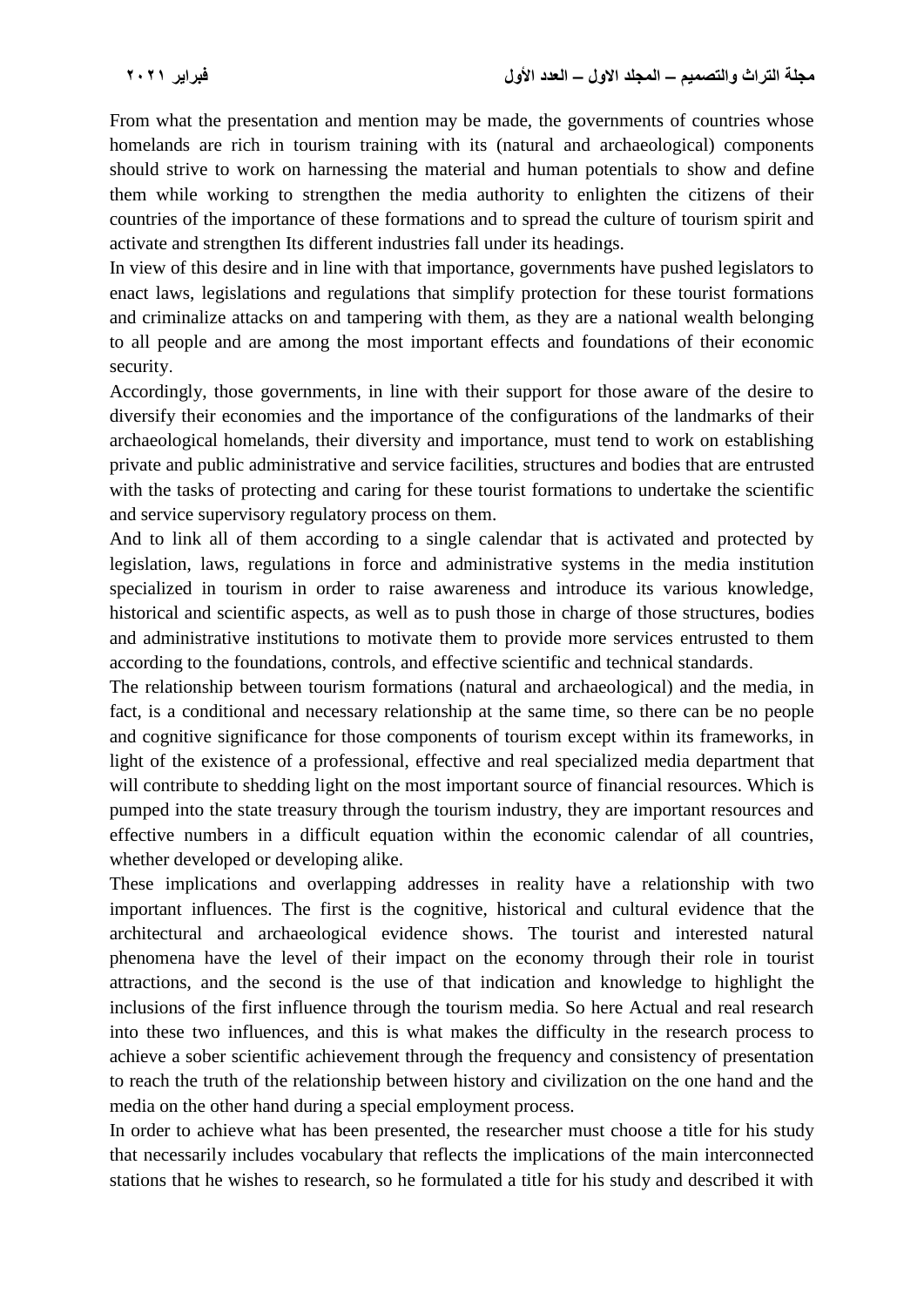it (Tourism media and its role in supporting the national economy - natural and archaeological tourism - the model of the tourism act) The review of the contents and headings of this title (historical, cultural, architectural, natural tourism, and tourist information) must be carried out according to two important relevance. The first is the statement of the civilizational, archaeological and natural status, as well as the intellectual and cognitive product produced by it. Economic.

According to the foregoing, this research as a title and content is of special importance as it is an attempt to shed light on some of the most important components of tourism in Libya, and it also deals with defining and defining the relationship between the media and the tourism industry and showing whether it is necessary to create a media component for tourism, whose material is monuments and architectural and natural scenes of tourism. The various and numerous, which represent a special economic importance. If plans and strategies were formulated to promote their material and the reasons for formulating and approving them through the tourism media, their financial returns from tourists visiting them may directly contribute to the multiplicity of the state's treasury resources and the diversification of its economy. Among these are the cultural tourism importance that can be invested in. Religious tourism.

The researcher aims, through his research axes, which he formulated, to reach three main goals that represent the feasibility of the study, which is a translation of the reality of the research, its motive and reality, the first of which is to highlight the role of the tourism media in showing the tourism treasures as a true translation of what he calls specialists and those interested in tourism and the tourism media in the tourism industry by introducing them and flowering their knowledge and cultural importance And the cultural and historical goals and the second of those goals is to clarify the degree of tourism contribution to the promotion and propaganda of these tourist treasures, and the third of them is to highlight the tourism media in the development of the national economy by showing the cultural importance in its moral and material parts and the degree of its dazzling, which gives it an effective glow in the tourist attraction.

In the Libyan example, we see what has been mentioned above represented in the residence of the Patriarch San Marco (Saint Mark the Evangelist) located in the Valley of Mark, located in the region of Cyrenaica in the Jabal Al Akhdar region, as it is considered a special religious symbol and is considered in the souls of the patriarch's followers, who is considered one of the most important hermits and apostles according to the belief of the doctrine. Orthodox Christianity.

These headquarters, in their nature and content, are considered a record that contained some of the details of the approach and way of life of the patriarch.

This presentation, which was included in the beginnings of the contents of the introduction, prompts the necessity of presenting the background of the researcher about what is presented in the specific topic to determine the relationship between archaeological evidence and the economy and its diversity by highlighting the role of tourism media and monitoring the professional ability to achieve a special product on the cognitive and economic levels, especially in the two related matters referred to in the first Introduction due to the presence of many urgent questions that had to be asked and answers to them, as there are many descriptions and implications that have to do with tourism within its material inclusions that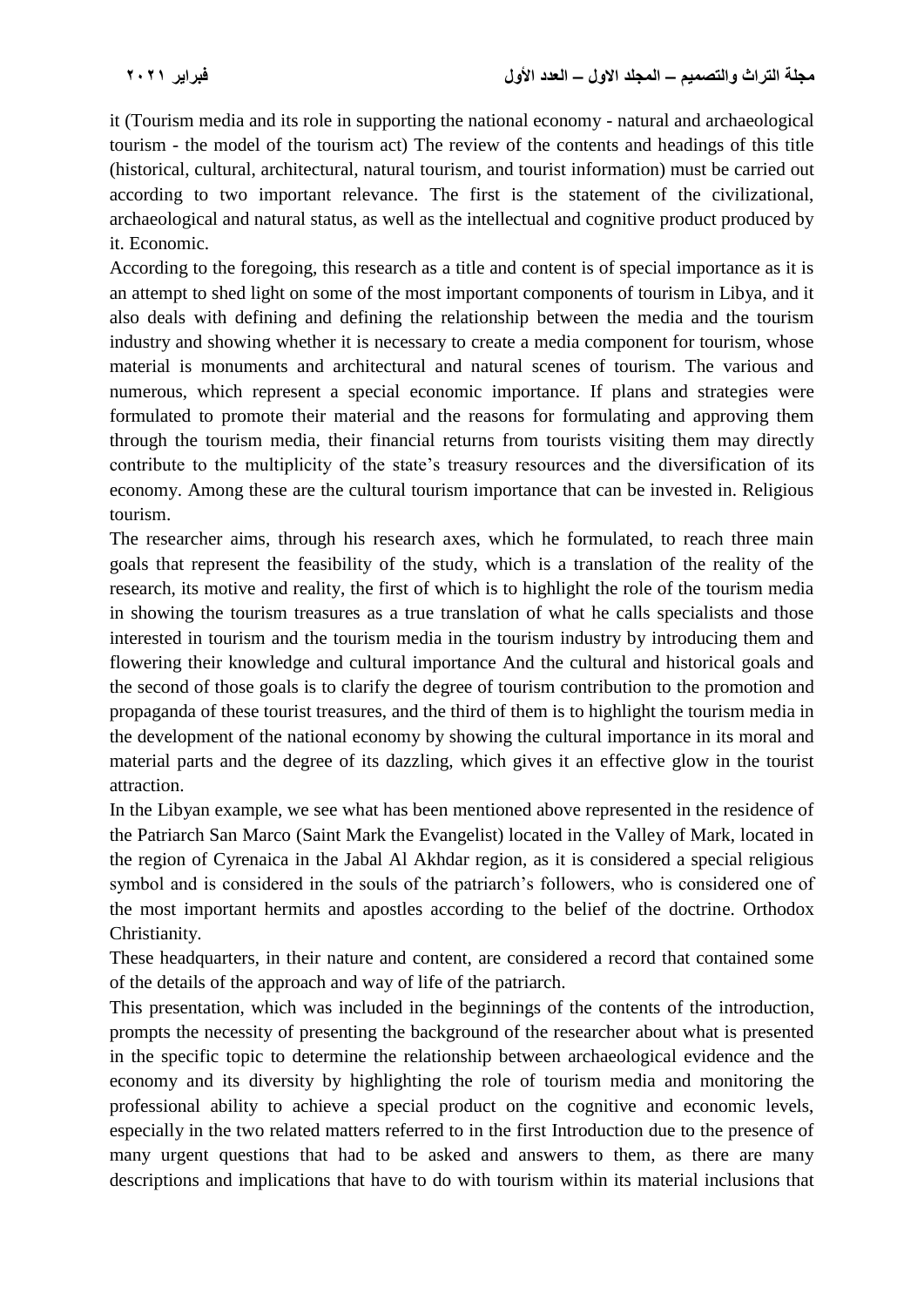are signified through its various meanings on the one hand and the tourism media and its role in introducing it and calling for investment in it on the other hand.

What was presented in the background of the study imposes the necessity to mention the research problem, which lies in the difficulty of identifying the variable in the concepts related to the importance that the tourist scenes mean, whether architectural or natural, to the members of the community components that fall within their surroundings and environment if the tourism media work lags behind its role and thus this is reflected on the levels of awareness The knowledge between those societal components of the actual value of the tourist scenes, whether archaeological or natural, and this in itself is a problem for research that must be addressed in it to stand on the level of community awareness and the role of the media and review the state of good employment for it to show its reflection on the economy and increase the national income and this, if not done in the scientific research image will create A lot of information is overlapping and confused and in some cases is not true, and to clarify this confusion, separate reviews of those variables are required for those changing concepts that represent a major focus of the study.

In fact, studying the topic of (tourism media and its role in supporting the national economy natural and archaeological tourism - the model of tourism action), through the implications of its titles, the researcher will try to answer a set of questions that will translate the reality of the study problem, including: The extent of the role of the tourism media in stating the importance of cultural products and its contribution In the level of awareness and revitalize the collective memory of society? What are the levels of responsibility of the citizen and the state in preserving these sites and protecting the natural tourist attractions? Do antiquities, cultural monuments and tourist natural phenomena have a role in the national economy? And if that was, to what level?

The research according to its title and content will be divided into four main axes, the first axis in which the definition and concept of the term tourism and tourism information are presented, highlighting its cycle and its effectiveness, and spreading the state of tourism awareness.

As for the second axis, the researcher will monitor as much as possible the changes that may occur to the economic works resulting from the tourism act that will contribute to achieving the economy's transition from rent to diversification and the change in national income.

While the third axis, the research will be exposed to examples of natural and archaeological tourism, and it will focus on two important examples, namely natural tourism for geographical and geological formations and archaeological tourism embodied in some sites with an architectural character and cultural and material moral significance that abound in many regions in Libya.

In the fourth axis, it will include the results that are hoped to be reached, and also organize a set of recommendations that are intended to be taken into consideration and the preparation and establishment of facilities and mechanisms for follow-up by the relevant departments and institutions in the Libyan state.

The nature of the study and the topics and titles that it contains, in which historical and cultural studies overlap with the media and economics, imposes the researcher to follow an approach that allows him to monitor the details of their various and overlapping implications and addresses, so I adopted the historical and descriptive analytical approach based first on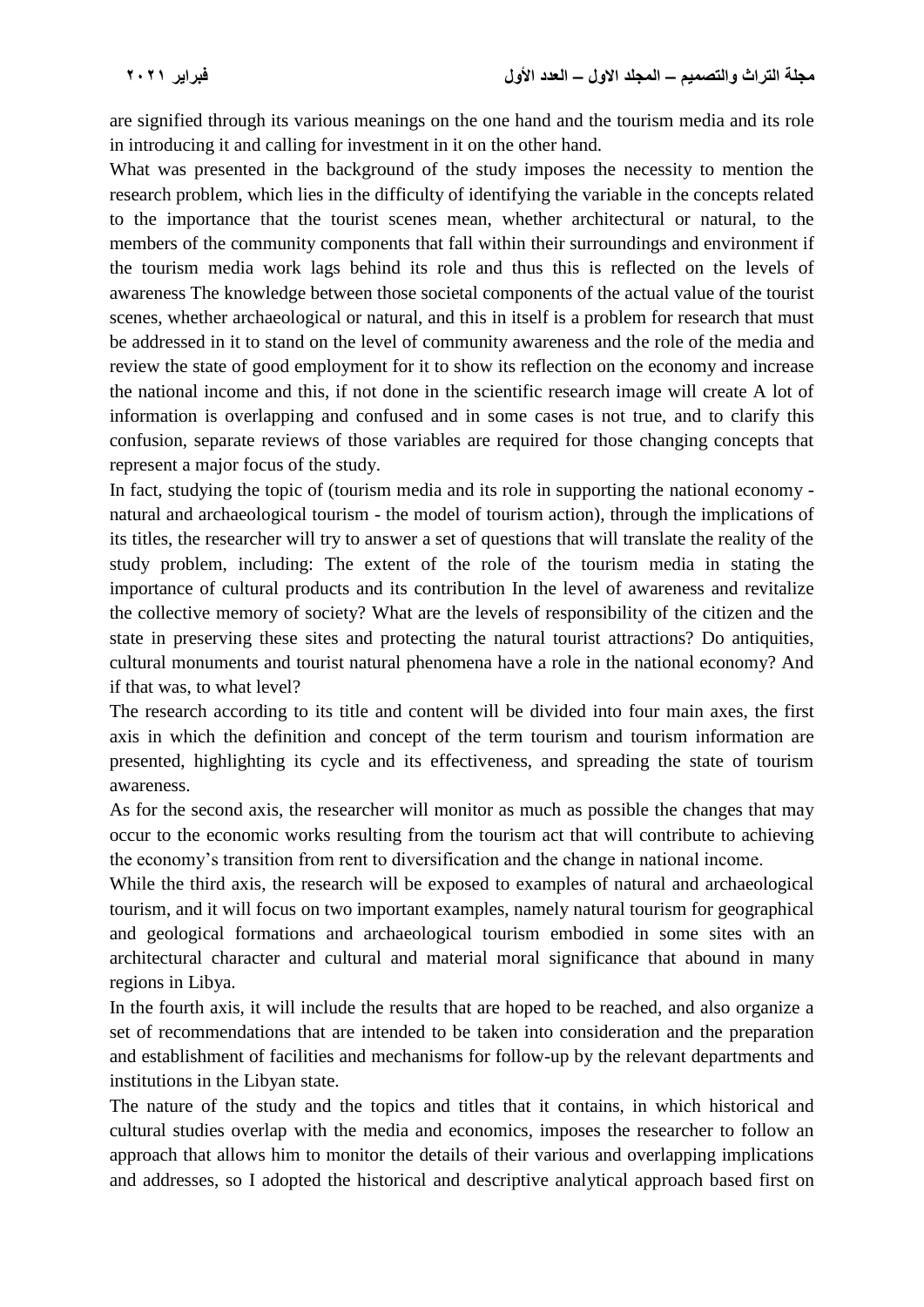collecting historical facts from their written sources and archaeological architectural observations and returning them to their written sources. And its specialized scientific reports, and secondly, that based on description and analysis.

To find out the reasons for its foundation, to indicate the levels of art, taste, civilization and thought, and to define its objectives and goals and the extent of its influence and influence, as these accurate approaches describe the historical fact and phenomenon and analyze its data to reach the goal of the study and its desired results.

#### **Results and recommendations**

According to the division of the research and the adopted approach, the study reached a number of results and recommendations, which are represented in the following:

#### **Results**

From what has been presented above from a scientific material that is evident through the study several results centered on the fact that there is a direct relationship between media, culture, knowledge and civilizational significance, according to which it is necessary to create real and systematic foundations that are based on solid rules that show the state of media work in its tourism aspect and the existence of a necessary conditional relationship between tourism and media from On the one hand and the natural and archaeological sites on the other hand.

It was also found through the study that the merging between the media act and the tourism reality through the archaeological and cultural embodiment is nothing but the merging of two work channels that contribute to the advancement of the statement of the civilized state.

One of the results of the study also is that the cooperation of those in charge of the tourism media to clarify the tourism reality is nothing but a duty that does not stop at the issue of entertainment and propaganda only, but must go beyond them to impose protection and censorship supported by the force of law and legislation, and that those in charge of the tourism media when they perform their real duty will contribute to showing a bright face History and civilization have the title of homeland and nation on the one hand.

On the other hand, they will play an important and direct role in increasing the state's income and the prosperity of its economy by attracting tourists and pushing them to make the flow of money that would create job opportunities and contribute directly or indirectly to increasing individual and community income.

### **Recommendations**

The state and its relevant institutions, competencies and decision-makers must contribute to creating a state of balance between public service centers and the requirements of the tourism act, since they are directly responsible for the reality of the promotion of the service and tourism sectors. They constitute an important component of the nation's title, and they should also be entrusted with proposing laws, legislations and regulations, in addition to followingup, propaganda and promotion of tourist sites.

It is recommended in this study according to its results that it is necessary to pay attention to the infrastructure and service, the transfer of service and the media link, and to make the satellite communication system in the utmost degree of control and continuous modernization in order to link the tourism service, the archaeological monuments and the natural scenes with the centers of propaganda and promotion in the world in general and with the scientific,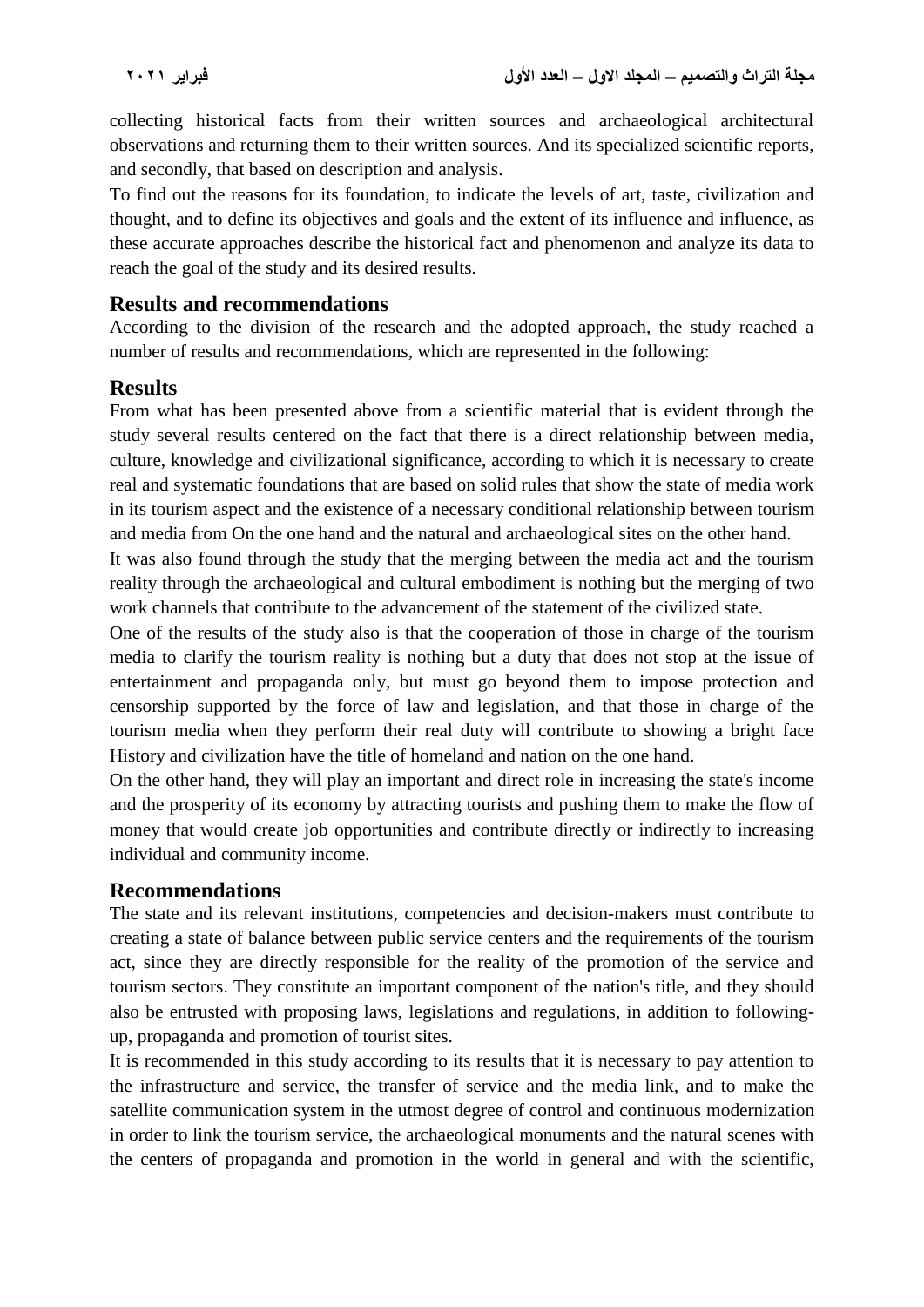knowledge and craft institutions with specialized work. In the field of media and tourism, to be a window to what the country is rich in to the world.

Also among the recommendations of the study is the need to work on establishing academic institutions specialized in media and tourism actions in order to create an educated and qualified cadre to work in the institutions entrusted with the act of tourism and media work. The awareness programs should be intensified through advisory bulletins on internal tourism awareness and raising the level of knowledge. The study recommends raising efficiency Professionalism for all workers in the tourism and media sectors, and to keep pace with the development processes in their various fields.

## **References:**

.tsr, almaktabat alainjilu misriafan alealaqat aleamat wal'iielam, mi (1954)iibrahim 'imam,

2.. bihawth altaswiq, eamman, dar hamid lilnashrr  $\cdots$ saeid alduywh jy, abi':

3. .dirasat fi jughrafiat alsiyahat, algahrt, ealam alkutub lilnashr (1994) ahmad aljalaad, ':

4. maealim wamushahid min libia, tarabulus, manshurat 'amanat  $\cdot$  \\*\*\\*\\*\\*\ahmad eali hafiz \rightarrow lamanat i range and individually individually individually individually individually individually individually indi .allajnat aleamat lilthuqafat wal'iielam

5. Dalttarikh alsiyasiu walaiqtisadiu lilmudn althalath, t < 1997ahmad muhamad 'andishat, ' .wal'iielan tarabulus, aldaar aljamahiriat lilnashr waltawzie

6. ' iismaeil alsyd , 2000 , 'asasiaat altaswiq - madkhal manhajiun w 'iidaria- , misr , aldaar aljamieiat.

7. ' iismaeil eali saed , 2003 , al'iielam w aldieayat - ruyatan tahliliat naqudiata- , misr , dar almaerifat aljamieiat.

8. amal badrin , 2010-2011 , 'iistratijiat alaitisal fi almuasasat alsiyahiat fi aljazayiriat eabr almawaqie al'iiliktruniat dirasatan wasafiatan - tahliliatan , risalat majstayr ghyr manshurat , aljazayir , jamieat aljazayir , kuliyat aleulum alsiyasiat wal'iielam , qism eulum al'iielam walaitisal.

9. 'amin eabd aleaziz hasan , 2001 , 'iistratijiat altaswiq fi alqarn 21 m , alqahrt , dar alqba.'

10. jamal aldiyn aldiynsurii , jughrafiatan fazzan , binighaziin , dar libia lilnashr waltawzie.

11.hafsiun hudana , 2005-2006 , bihawth alealaqat aleamat fi almuasasat alsiyahiat dirasat halat aldiywan alwatanii lilsiyahat , risalat majstayr ghyr manshurat , jamieat aljazayir , kuliyat aleulum alaiqtisadiat waeulum altasyir , qism aleulum altijariat.

12. hamid eabd alnabii alttayiy , 2003 , madkhal 'iilaa alsiyahat walsafr waltayaran , al'urduni , muasasat alwiraq lilnashr waltawzie.

13. hamid eabd alnabii alttayiy , 2001 , 'usul sinaeat alsiyahat , al'urduni , muasasat alwiraq lilnashr.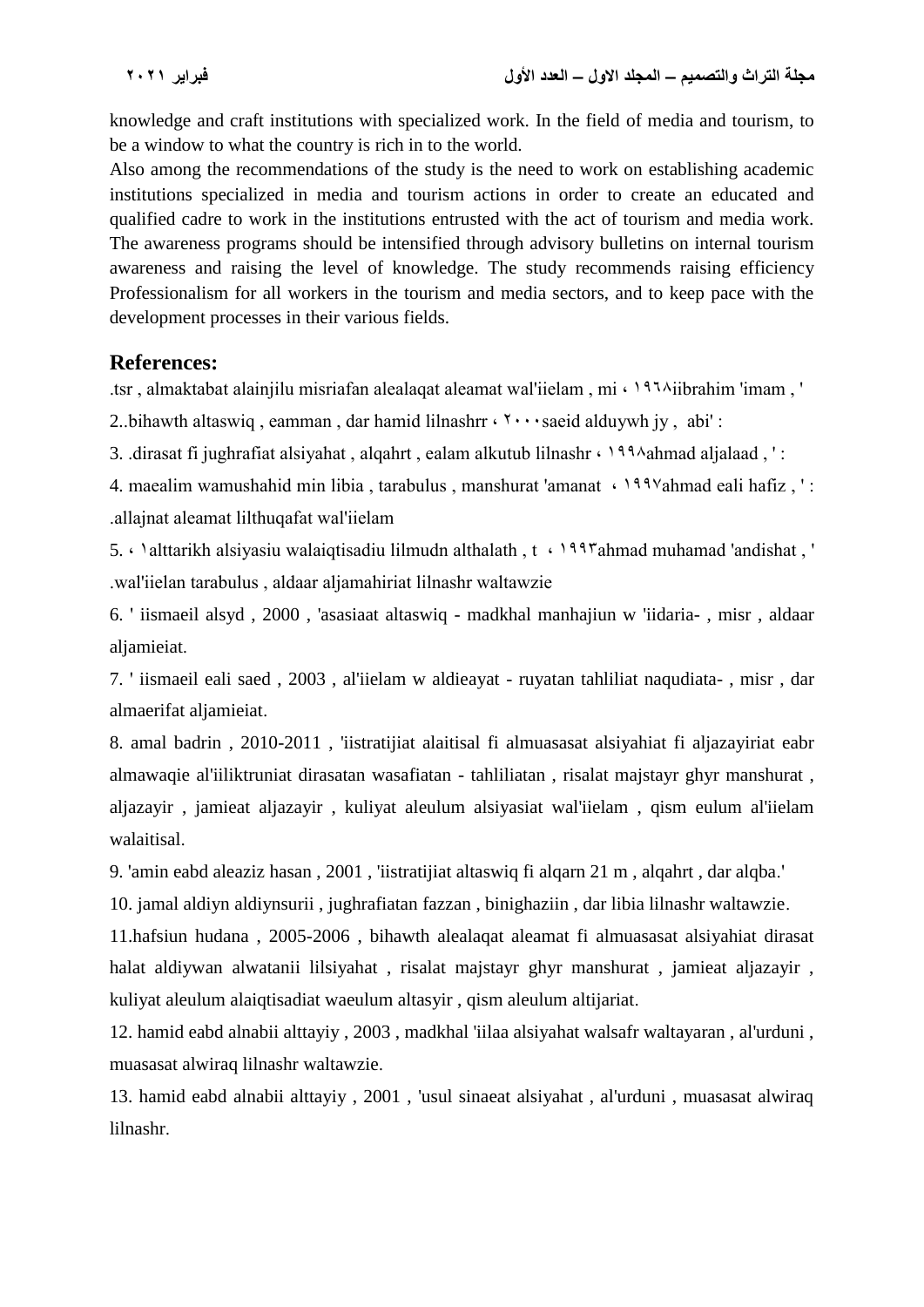14. dawud hilaq , 1993 m , awshaz alaslaf 2- marqas alanjyly , t 1 , manshurat alhayyat aleamat lilsiyahati.

aldalil alsiyahiu limadinat bitulimayis al'athriat.

15. saeid ys eamir , 2000 , alaitisalat walmudakhalat laha , alqahrt , markaz walid sarqas lilaistithmarat waltatwir al'iidari.

16. alsyd eumar , 1997 , almutakhasis fi aldirasat , bunighaziin , jamieat qariuns.

17. eabidin eali , 2009 , 'usus alnahdat wal'iiemar - dirasatan wasafiatan , lubnan , dar albayan.

18. eabbas mahdiun bin siman , 2009 , aleilaj aljayulujiu fi sahari 'afriqia , aljazayir.

19. eabd alkarim qasim , 1998 , tarqiat alsiyahat fi aljazayir , risalat majstayr ghyr manshurat , aljazayir , almadrasat aleulya liltijarat , jamieat aljazayir.

20. eibdaleziz tarih sharaf , jughrafiat libia , al'iiskandariat , muasasat althaqafat aljamieiat.

21. eabdallatif mahmud albarghuthi , 1971 m , alttarikh alliybiu alqadim min 'aqdam aleusur hataa alfath al'iislamii , t 1 , bayrut , dar sadr.

22. eabuwd zirqin , wal'iiman aleilmiu , 2016 , muasasat dawr al'iielam fi tahqiq tanmiat siahiat mustadamat - aldarama alturkiat kunamudhij aelami lilsafar - waraqat manshurat muqadimat fi 'aemal almuntadaa alsanawii alssabie hawl , al'iielam walaiqtisad takamul al'adwar fi altanmiat alaiqtisadiat.

23. eali alsilmi , 1996 , 'iidarat almawarid albashariat , maktabat al'iidarat aljadidat.

24. eimadat eumar , 1997 , almasihiat wal'iiman , misr , manshurat almuktabat al'amiriat.

25. eumar jumeat altawir , 2003 , 'iiradat alkhidmat aleamat walmarafiq - namudhaj almurafiq alsiyahiat , tarabulus , bahath manshur , tarabulus , jamieat alfatih.

26. eisaa bukrmush , 2012-2013 , aistiratijiaat alaitisal fi dirasat wasafiat aldirasat , aistiratijiaat almururiat , risalatan namudhajiatan , risalatan majstayr , jamieat aljazayir , kuliyat al'iielam walaitisal , qism alaitisal alaistiratiji.

27. fatnat alwitar , wafa' alwatar , 2008 , mashrue almalamih altakhtitii libarnamaj al'umam almutahidat liltanmiat almustadamat , multaqaa wal'iibdae altanmawiu fi almadinat alearabiat , eamaan.

28. fuad alshaykh salim , ziad ramadan , amymt aldihan , muhsin mughamaratan , 1998 , almafahim al'iidariat alhadithat , t 6 , al'urdunu , markaz alkutub al'urduniy.

29. fawzia fahim jadu allah , 1973 , bayn libia walsuwdan fi aleusur alqadimat , mutamar alathar alearabiat , alqahrt , aljamieat alearabiati.

30. kamira albahith , altaqatat alsuwrat bitarikh 22/02/2019

31. mathanaa th alhuriu wa'iismaeil muhamad aldabagh , 2001 , aiqtisadiaat alsafar walsiyahat , al'urdunu , muasasat alwiraq lilnashr waltawzie.